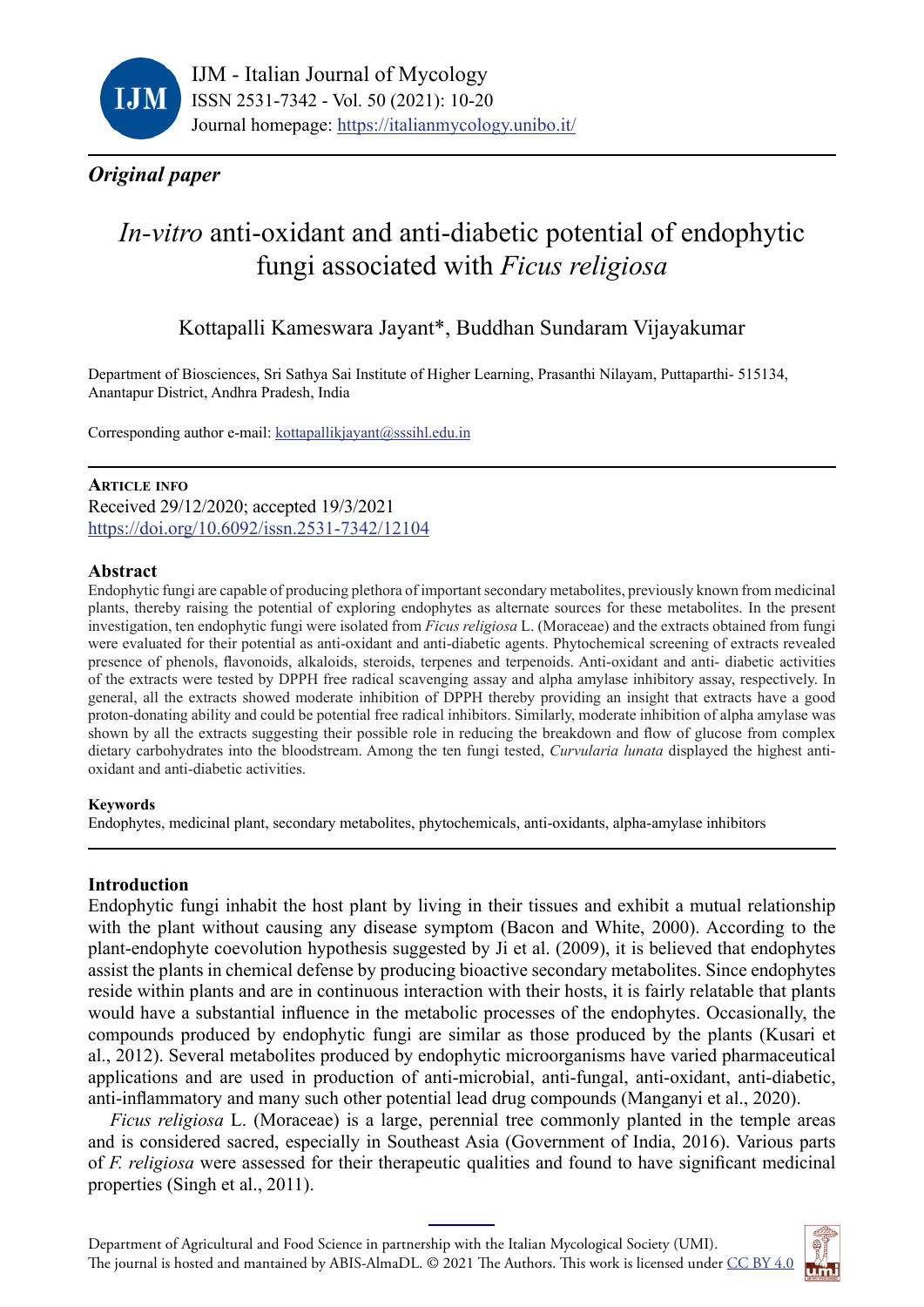It is a universal understanding that oxygen is major component of human existence. However in certain cases, this oxygen may be killer of cells when it generates reactive species that causes necrosis and untimely cell death. Reactive oxygen species (ROS) along with Reactive nitrogen species (RNS) causes oxidation by disrupting the physiological processes in the cell [\(Weseler and Bast, 2010](https://www.sciencedirect.com/science/article/pii/S1319016415000766)). Free radicals such as ROS and others are generated as a result of biological and metabolic reactions in the body and also exogenous factors. Many human degenerative disorders such as diabetes mellitus, Alzheimer's, Parkinson's disease, atherosclerosis and inflammatory diseases are as a result of oxidative stress and membrane damage (Uttara et al., 2009). An 'antioxidant' can be labeled for any molecule/substance which inhibits or delays the oxidation of a substrate. There are several molecules either synthesised endogenously or exogenously consumed which play a role in antioxidant defense (Somogyi et al., 2007). There are many antioxidant compounds produced by endophytic fungi, for example, pestacin and isopestacin was obtained from *Pestalotiopsis microspora* (Speg.) G.C. Zhao & Nan Li, an endophytic fungus isolated from medicinal plant *Terminalia morobensis* Coode (Strobel and Daisy, 2003). Endophytes from *Passiflora incarnata* L. have been reported to produce phenolic compounds, methoxymethylphenol, orcinol and sorbicillin which have notable antioxidant activities in vitro and can be regarded as promising sources of new drugs (da Silva et al., 2020).

Diabetes mellitus and in specific type-II diabetes is emerging as a grave medical consideration in global scenario. It is estimated that about 422 million people worldwide have diabetes and about 1.6 million deaths in the world are directly attributed to diabetes each year (Roglic, 2016). This alarming situation demands research on novel therapeutic agents to treat diabetes. One of the major challenge, among many others, in diabetes treatment is normalising the blood glucose levels in patients. A potential preventive or control measure to achieve this is by controlling monosaccharide absorption and regulating the action and network of carbohydrate degrading/hydrolysing enzymes. Two principle digestive enzymes  $\alpha$ -amylase and  $\alpha$ -glucosidase are responsible for the degradation of complex dietary carbohydrates into sugar in the digestive tract. Regulation of these enzymes provides scope for lowering post-prandial rise in blood glucose levels and thereby bringing the insulin action/regulation under control (Alqahtani et al., 2019). Previous work on anti-diabetic potential of endophytic fungi isolated from *F. religiosa* showed that *Aspergillus* species among five other fungal isolates exhibited highest percentage of inhibition for  $\alpha$ -amylase inhibition assay,  $\alpha$ -glucosidase inhibition assay and showed good results in glucose diffusion assay. These results gave an indication about the hypoglycemic activity of the endophytic fungal crude extract (Tiwari et al., 2017).

With this background, this study attempts to report more endophytic fungi associated with *F. religiosa* and to evaluate their phytochemical and pharmacological potential in the context of oxidative stress and diabetes.

#### **Materials and Methods**

## *Collection of plant samples and culturing endophytic fungi*

Fresh and healthy leaf samples of *F. religiosa* (identified by Botanical Survey of India, Regional Centre, Hyderabad) were collected from Puttaparthi, Andhra Pradesh, India during the year 2018. Composite sampling technique was used: multiple temporally or spatially discrete leaf samples were collected and combined, thoroughly homogenised, and treated as a single sample. The plant specimens were processed by thoroughly rinsing with tap water (Hallmann et al., 2006). Samples were cut into 3-4 cm pieces prior to surface sterilization (75% ethanol for 2-5 minutes followed by 4% sodium hypochlorite for 1-2 minutes and again 75% ethanol for 2-5 minutes). Surface sterilized tissues were rinsed three times with sterile water, blot dried, cut into small pieces (1–1.5cm), and plated on Potato Dextrose Agar (PDA, Hi Media Laboratories) plates supplemented with streptomycin (250mg L<sup>-1</sup>). The efficacy of surface sterilization was confirmed by inoculating the surface sterilized water collected from last wash of the sample in a nutrient medium. The absence of growth of any fungi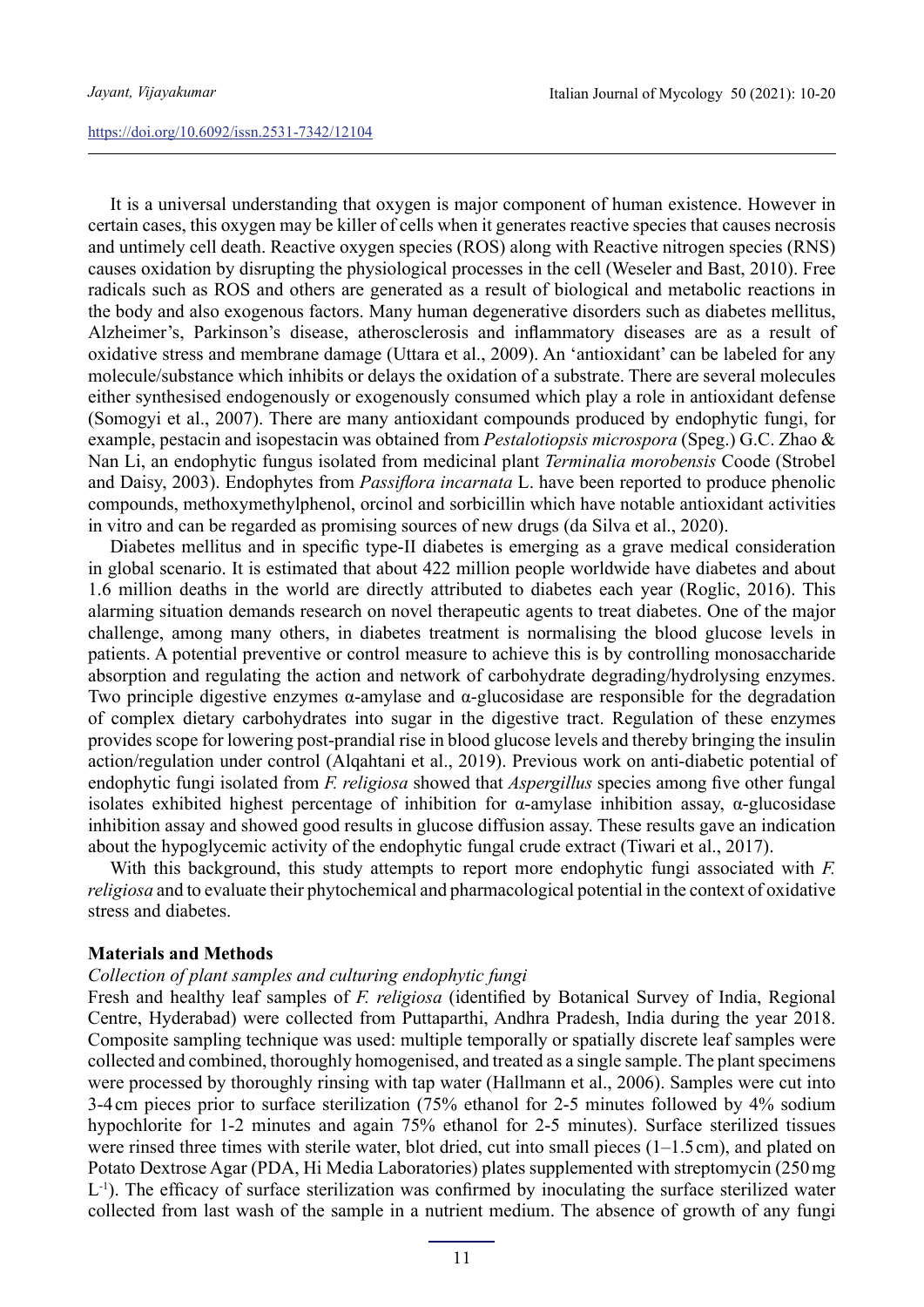on the media confirms the efficient surface sterilization of the segments. The inoculated petri plates were sealed and incubated at 25  $\rm{^{\circ}C}$  in an incubation chamber. After 3 days of inoculation, the plates were observed daily for growth of the fungi from cultured segments up to two weeks. The fungus that emerged from tip of the segment was picked up, sub-culturedand the pure culture was maintained on PDA for the extraction of fungal metabolites.

### *Phenotypic and genotypic identification of the endophytic fungi*

The isolated endophytic fungi were initially identified by microscopic examination (Biological binocular microscope, Dewinter Optical Inc, New Delhi, India) of colony morphology and reproductive characteristics using slide cultures. Morphological identification of the endophytic fungi was carried out at Indian Type Culture Collection Centre, Division of Plant Pathology, IARI, New Delhi.

For genotypic identification of the fungus showing high bioactivity, total genomic DNA of the endophytic fungus was isolated directly from actively growing mycelium growing in potato dextrose broth (PDB). Isolation of DNA and the subsequent steps of Polymerase chain reaction (PCR) and DNA sequencing were done by the Pentavalent Biotechnology Pvt. Ltd., Bengaluru, India. Fungal DNA was extracted using the protocol of Zhang et al. (2010) and the extracted DNA was amplified using ITS1 – ITS4 primers (White et al., 1990). Amplified DNAs were sequenced and the obtained sequences were compared with already existing DNA sequences in NCBI Gen Bank ([http://www.](http://www.ncbi.nlm.nih.gov.blast) [ncbi.nlm.nih.gov.blast](http://www.ncbi.nlm.nih.gov.blast)) to identify the respective fungi.

### *Extraction of fungal metabolites*

The mycelia from growing colony edge were inoculated into PDB, for production of fungal metabolites by fermentation method. Mycelia were inoculated into 1000mL

Erlenmeyer flask containing 500mL of PDB medium and kept on a rotary shaker (Orbital shaker, Scigenics, Chennai, India) for 14 days at 25 °C. Each culture was filtered using Whatman filter paper. Solvent extraction procedure using ethyl acetate as organic solvent was employed to obtain fungal crude extracts. To the culture filtrate equal volume of ethyl acetate (AR grade, 99% pure, Merck) was added, mixed well for 10 min and kept aside for 5 min till the two clear immiscible layers formed. The upper layer of solvent containing the extracted compounds was separated using separating funnel (Bhardwaj et al., 2015), and evaporated using rotary vacuum evaporator (Heidolph, model: 571- 01300-06-0 Hei-VAP Core HL G3) to yield the crude dry extracts (yield obtained ranged from 1.2 mg to 2 mg for ten fungal cultures). The crude extracts were then dissolved in ethyl acetate at various concentrations (0.1-0.5 mg mL<sup>-1</sup>) and kept at  $4^{\circ}$ C.

## *Qualitative phytochemical analysis*

The endophytic fungal extracts were tested for the presence of the secondary metabolites such as alkaloids, phenols, flavonoids, steroids and terpenoids by various qualitative techniques (Harborne, 1998).

## *Alkaloids*

The endophytic fungal crude extract  $(0.5 \text{ mg} \text{ mL}^{-1})$  was evaporated and the residues were dissolved in 2 N HCl. The mixture was filtered and the filtrate was used for the following test:

• Wagner's test: reddish brown precipitate formation indicated presence of alkaloids on addition of Wagner's reagent (Tiwari and Gupta, 2020).

• Hager's test: presence of alkaloid was confirmed with yellow colour precipitate on addition of Hager's reagent (Tiwari and Gupta, 2020).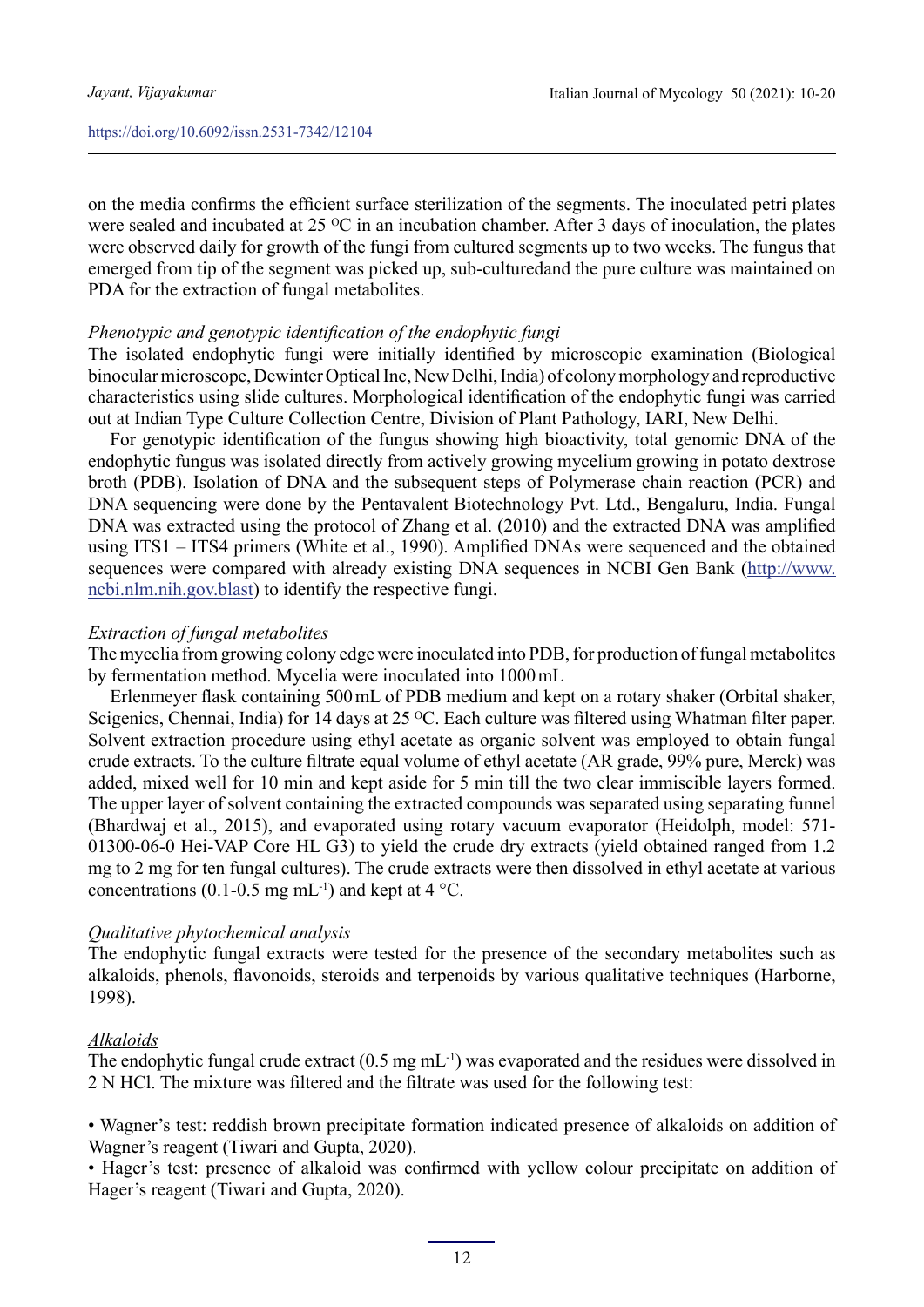## *Flavonoids*

• Alkaline reagent test:fungal extract was treated with 10% ammonium hydroxide solution. Presence of flavonoids was detected by a yellow fluorescence (Tiwari and Gupta, 2020).

• Shinoda test: to 0.5 ml of crude extract, 5-10 drops of dil. HCl and a small piece of zinc was added followed by boiling solution for few minutes. In the presence of flavonoids, pink or dirty brown colour was observed (Tiwari and Gupta, 2020).

## *Phenols*

• Ferric chloride test: extract was treated with 5% ferric chloride solution. Dark green colour indicated the presence of phenol (Devi et al., 2012).

• Lead acetate test: 10% lead acetate solution was treated with fungal crude extract and a bulky white colour indicated phenolic presence (Vimalkumar et al., 2014).

## *Steroid*

• Salkowski test: to 2 mL of chloroform, 0.5 mL of extract was added and mixed. Sulphuric acid was added along walls and allowed to stand for some time after shaking. A reddish brown colour at the interface indicated the presence of the steroidal ring (Tiwari and Gupta, 2020).

## *Terpenoids*

• The Libermann–Burchard test: a deep red layer at the junction of two layers indicated the presence of terpenoids, when 1 mL of the fungal crude extract was treated with few drops of acetic acid and 1 mL concentrated sulphuric acid (Tiwari and Gupta, 2020).

## *Total phenolic content*

Total phenolic content of ethyl acetate extracts of endophytic fungi was estimated by Folin-Ciocalteau reagent based assay using gallic acid as standard (Halliwel and Guttridge, 1989). Total phenolic value was obtained from the regression equation:  $y = 0.0009X + 0.0686$  with  $R^2 = 0.999$  and expressed as mg of gallic acid equivalents (GAE)/g of extract (dw).

## *Anti - oxidant activity of fungal extracts*

## *DPPH free radical scavenging assay*

DPPH (1,1-diphenyl-2-picrylhydrazyl) is a stable, nitrogen-centred free radical which produces violet colour in methanol solution. Change in absorbance of DPPH was monitored for anti-oxidant activity through free radical scavenging. DPPH free radical scavenging assay is considered to be one of the basic, accurate, and widely used methods to find out the antioxidant potential of various natural products (Brand-Williams et al., 1995). Endophytic fungal extracts at a concentration range of 0.1 – 0.5 mg mL<sup>-1</sup> were used. DPPH solution (0.5 mM L<sup>-1</sup>) was prepared in 95% methanol and a total of 2 mL of DPPH solution was added to the test sample (200 µL) and incubated for 30 min at room temperature in darkness. After incubation, the absorbance was measured at 517 nm (Manzocco et al., 1998). Ascorbic acid was taken as standard. Free radical scavenging activity was expressed as percentage inhibition which was calculated as:

$$
Inhibition (%) = \frac{A_{control} - A_{sample}}{A_{control}} \times 100
$$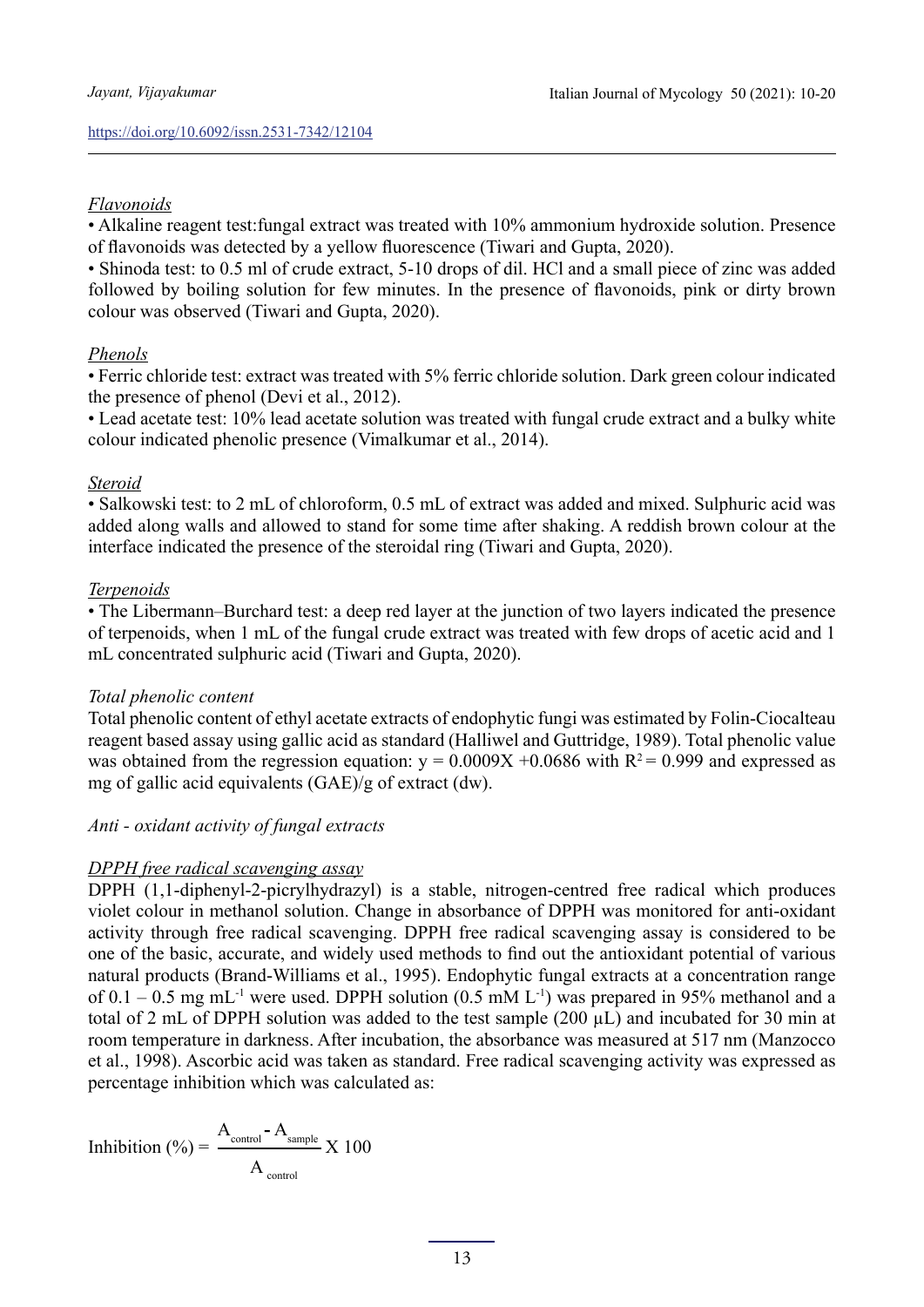## *Inhibition of carbohydrate digestive enzyme (Anti-diabetic activity)*

## *Alpha amylase Inhibitory (AAI) Assay*

Reaction mixture was prepared by adding 40 μL of fungal extract  $(0.1 - 0.5 \text{ mg} \text{ mL}^{-1})$ , 200 μL of phosphate buffer (pH 6.9), and 40  $\mu$ L (24 U mL<sup>-1</sup>) porcine pancreatic amylase. It was incubated at 37 °C for 10 min followed by addition of 50 μL of starch (1%) and incubation at 37 °C for 20 min. Reaction was terminated by adding 0.5 mL DNS (3,5-dinitrosalicylic acid) reagent followed by incubation in boiling water for 5 min. The reaction mixture was diluted with 5 mL of distilled water and absorbance was read at 540 nm. For each concentration, blank tubes were prepared by replacing the enzyme solution with 40 μL of buffer. Control representing enzyme activity was prepared in a similar manner without extract. Acarbose was used as standard and compared with the test samples. The experiments were repeated thrice using the same protocol (Nair et al., 2013).

The AAI activity was calculated using the formula:

% Alpha amylase Inhibition  $=$   $\frac{2.00 \times 100}{100 \times 100}$  X 100 A control **-** A sample  $A_{\text{control}}$ 

## **Results**

*Morphological and genetic identification of endophytic fungi*

Ten endophytic fungi were isolated from F. *religiosa* and identified by morphological features and ITS gene sequencing. The cultures obtained were *Aspergillus aculeatus* Iizuka*, Penicillium* sp., *Aspergillus sydowii* (Bainier & Sartory) Thom & Church*, Curvularia lunata* (Wakker) Boedijn (NCBI accession number: MT825246)*, Cephaliophora irregularis* Thaxt.*, Diaporthe* sp., *Aspergillus quadrilineatus*  Thom & Raper*, Aspergillus flavus* Link*, Aspergillus versicolor* (Vuill.) Tirab. and *Aspergillus* sp. (Taxonomic citation source: [http://www.indexfungorum.org/names/names.asp\)](http://www.indexfungorum.org/names/names.asp).

## *Phytochemical analysis and determination of total phenolic content*

The ethyl acetate extracts of endophytic fungi revealed presence of alkaloids, phenols, flavonoids, saponins, terpenes, terpenoids and steroids as depicted in Table 1. Total phenolic content was estimated and the highest concentration of phenolics was observed in the extract of *C. lunata*, equal to of 21.7  $\pm$  0.19 mg GAE/g of extract (dw).

## *Anti-oxidant activity*

## *DPPH free radical scavenging assay*

The reaction was visible as a color change from purple to yellow. Ethyl acetate extract of *C. lunata*  at a concentration of 0.5 mg mL<sup>-1</sup> showed the best anti-oxidant capacity (inhibitory % of 90.7  $\pm$ 1.0%). Ascorbic acid asstandard exhibited  $95.95 \pm 1.45\%$  inhibitory activity (Fig. 1). The effect of antioxidants on DPPH is thought to be due to their hydrogen donating ability. The result showed that the extract has a good proton-donating ability and could be a potential free radical inhibitor. The IC<sub>50</sub> values of the standard and *C. lunata* extract (showing high inhibitory %) were calculated (https:// www.aatbio.com/tools/ic50-calculator) and are as depicted in Tables 2 and 3, respectively.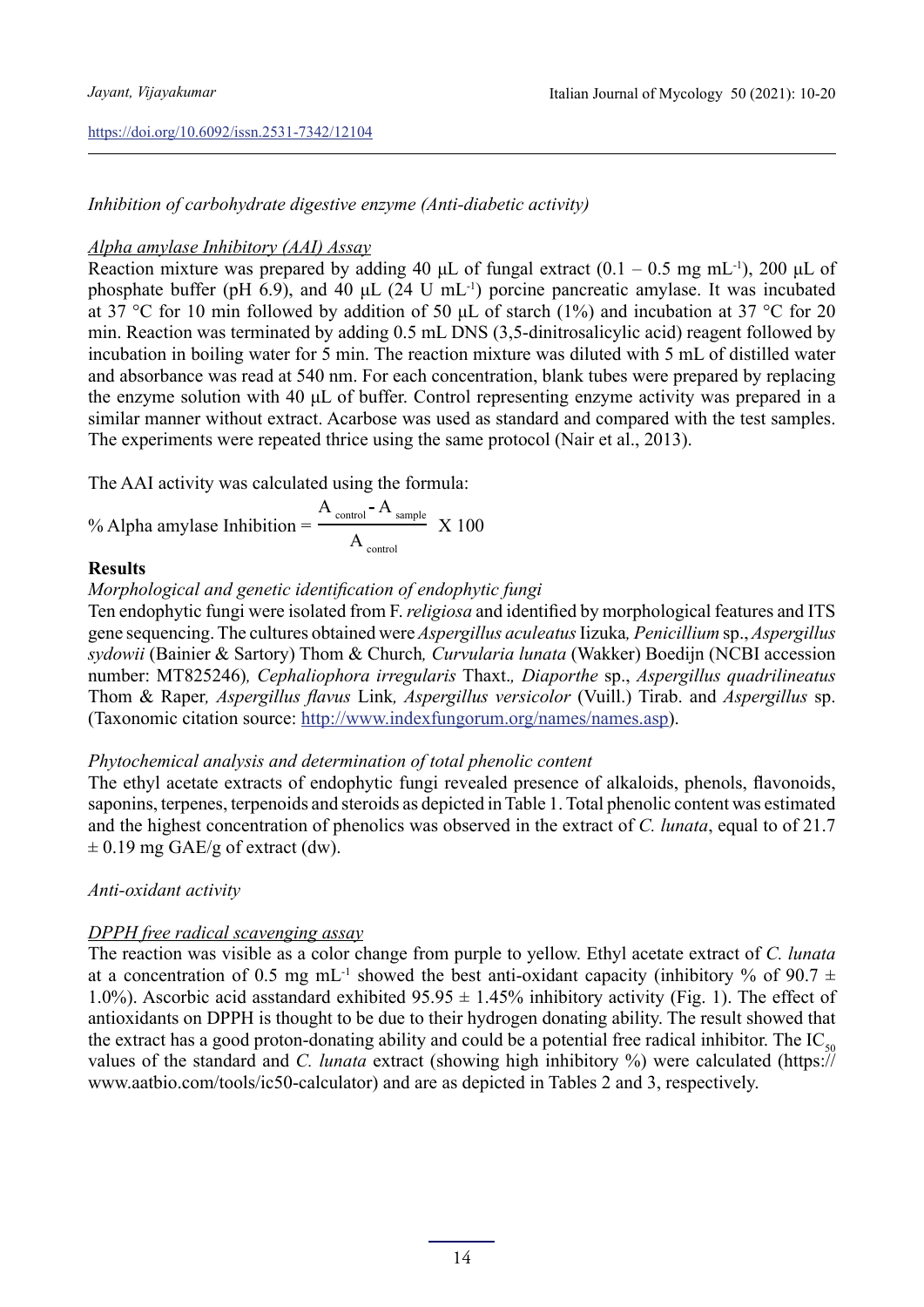| Fungal<br>endophyte           | <b>Phytochemicals detected</b> |        |        |        |              | <b>Total</b><br><b>Phenolic</b><br>Content      |                 |                                 |
|-------------------------------|--------------------------------|--------|--------|--------|--------------|-------------------------------------------------|-----------------|---------------------------------|
|                               | <b>Alkaloids</b>               |        |        |        |              | Phenols Flavonoids Steroids Terpenes Terpenoids | <b>Saponins</b> | [mg GAE/g<br>of extract<br>(dw) |
| Aspergillus<br>aculeatus      | $+$                            | $^{+}$ |        | $^{+}$ |              |                                                 |                 | $13.78 \pm 0.13$                |
| Penicillium sp.               | $^{+}$                         | $+$    | $+$    |        |              |                                                 |                 | $13.14 \pm 0.06$                |
| Aspergillus<br>sydowii        | $+$                            | $^{+}$ |        |        | $\mathrm{+}$ |                                                 |                 | $12.4 \pm 0.05$                 |
| Curvularia<br>lunata          | $+$                            | $^{+}$ | $^{+}$ | $^{+}$ | $^{+}$       | $+$                                             | $^{+}$          | $21.7 \pm 0.19$                 |
| Cephaliophora<br>irregularis  | $+$                            | $^{+}$ |        |        |              |                                                 | $^{+}$          | $0.80 \pm 0.10$                 |
| Diaporthe sp.                 | $^{+}$                         | $^{+}$ | $^{+}$ |        |              |                                                 | $^{+}$          | $0.78 \pm 0.09$                 |
| Aspergillus<br>quadrilineatus | $\ddot{}$                      | $^{+}$ |        |        |              | $^{+}$                                          |                 | $1.12 \pm 0.19$                 |
| Aspergillus<br>flavus         | $+$                            | $^{+}$ |        |        | $^{+}$       |                                                 |                 | $1.39 \pm 0.22$                 |
| Aspergillus<br>versicolor     | $+$                            | $^{+}$ |        |        |              |                                                 | $^{+}$          | $1.62 \pm 0.08$                 |
| Aspergillus sp.               | $\! + \!\!\!\!$                | $^{+}$ |        | $^{+}$ |              |                                                 |                 | $2.42 \pm 0.04$                 |

**Table 1 -** Phytochemicals present in the fungal extracts and total phenolic content (mg GAE/g of extract [dw]).



**Concentration of endophytic fungal extracts (0.5 mg mL -1)**

**Fig. 1 -** DPPH Inhibition by fungal extracts. Each bar represents particular fungus and the last bar is % inhibition of ascorbic acid (standard).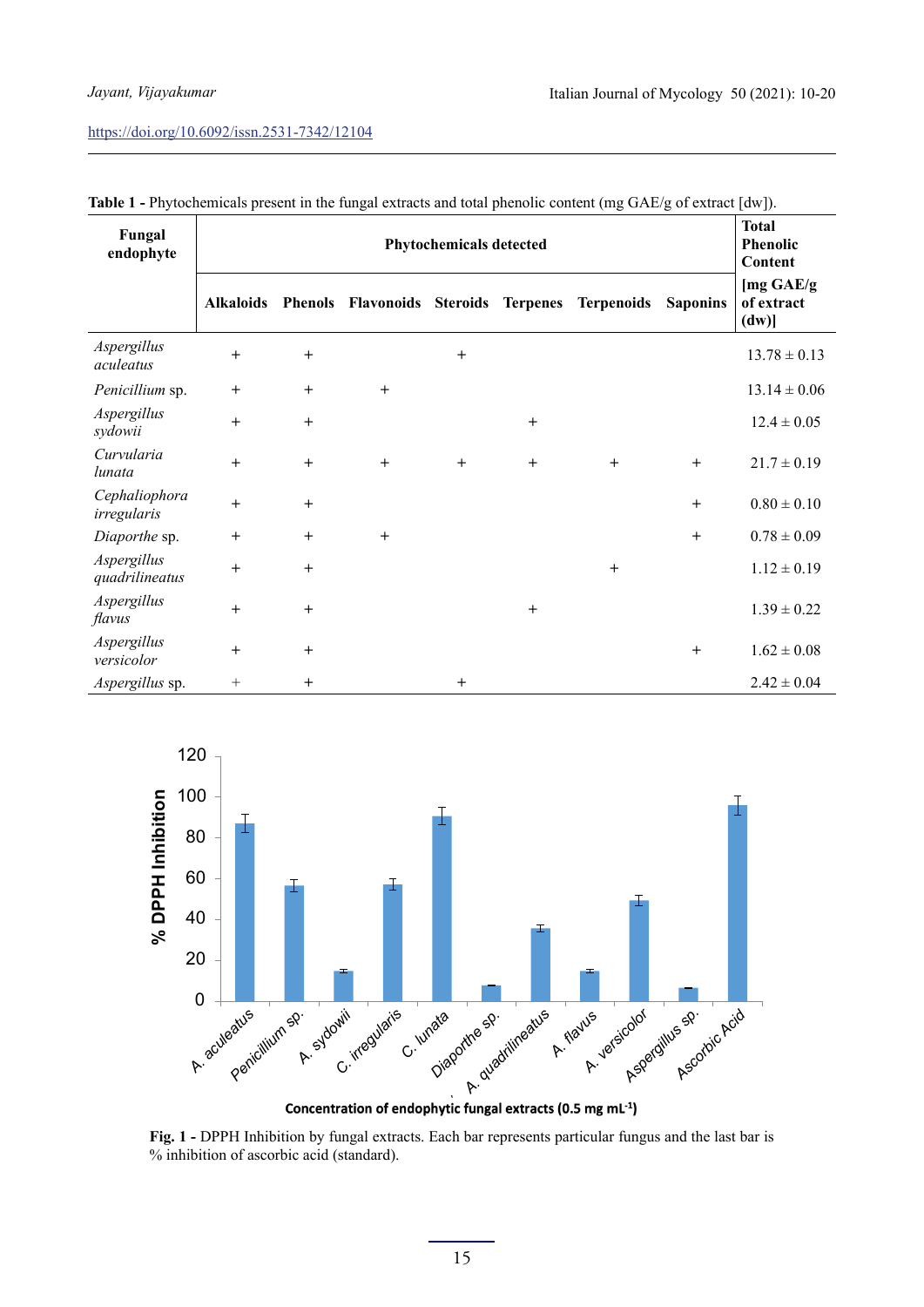| <b>AscorbicAcid (Standard)</b> | Concentration (mg mL $^{-1}$ ) | % Inhibition     | $IC_{50}$ value   |
|--------------------------------|--------------------------------|------------------|-------------------|
|                                |                                |                  | $(mg \, mL^{-1})$ |
|                                | 0.1                            | $35.67 \pm 0.94$ | $0.217 \pm 0.75$  |
|                                | 0.2                            | $58.32 \pm 0.77$ |                   |
|                                | 0.3                            | $87.16 \pm 0.16$ |                   |
|                                | 0.4                            | $91.77 \pm 0.43$ |                   |
|                                | 0.5                            | $95.95 \pm 1.45$ |                   |

#### **Table 2 - DPPH % Inhibition and IC** value of Ascorbic Acid (Standard).

| <b>Table 3 -</b> DPPH% Inhibition and IC <sub>50</sub> value of <i>C. lunata</i> extract (showing high % inhibition). |  |
|-----------------------------------------------------------------------------------------------------------------------|--|
|-----------------------------------------------------------------------------------------------------------------------|--|

| Ethyl acetate extract of C.<br><i>lunata</i> | Concentration     | % Inhibition     | $IC_{50}$ value   |
|----------------------------------------------|-------------------|------------------|-------------------|
|                                              | $(mg \, mL^{-1})$ |                  | $(mg \, mL^{-1})$ |
|                                              | 0.1               | $7.88 \pm 0.03$  | $0.42 \pm 0.54$   |
|                                              | 0.2               | $14.90 \pm 0.23$ |                   |
|                                              | 0.3               | $22.29 \pm 0.65$ |                   |
|                                              | 0.4               | $57.27 \pm 0.79$ |                   |
|                                              | 0.5               | $90.77 \pm 1.0$  |                   |

#### *Anti-diabetic Activity of fungi*

#### α-*Amylase inhibition (AAI) assay*

Antidiabetic activity of fungal extracts was determined by inhibition of α-amylase. All the extracts showed enzyme inhibitory activity and the *C. lunata* extract was the most effective in this assay also (Fig. 2). Ethyl acetate extract of *C. lunata* at a concentration of 0.5 mg mL**-1** exhibited an inhibition of 80.4%. Standard α-amylase inhibitor - Acarbose showed an inhibitory activity of 98.8%. The IC<sub>50</sub> values of the standard and *C. lunata* extract (showing high inhibitory %) were calculated [\(https://](https://www.aatbio.com/tools/ic50-calculator) [www.aatbio.com/tools/ic50-calculator\)](https://www.aatbio.com/tools/ic50-calculator) and are as depicted in Tables 4 and 5 respectively.



Concentration of fungal extracts (0.5 mg mL<sup>-1</sup>)

**Fig. 2 -** Alpha amylase inhibition by fungal extracts. Each bar represents particular fungus and the last bar is % inhibition of acarbose (standard).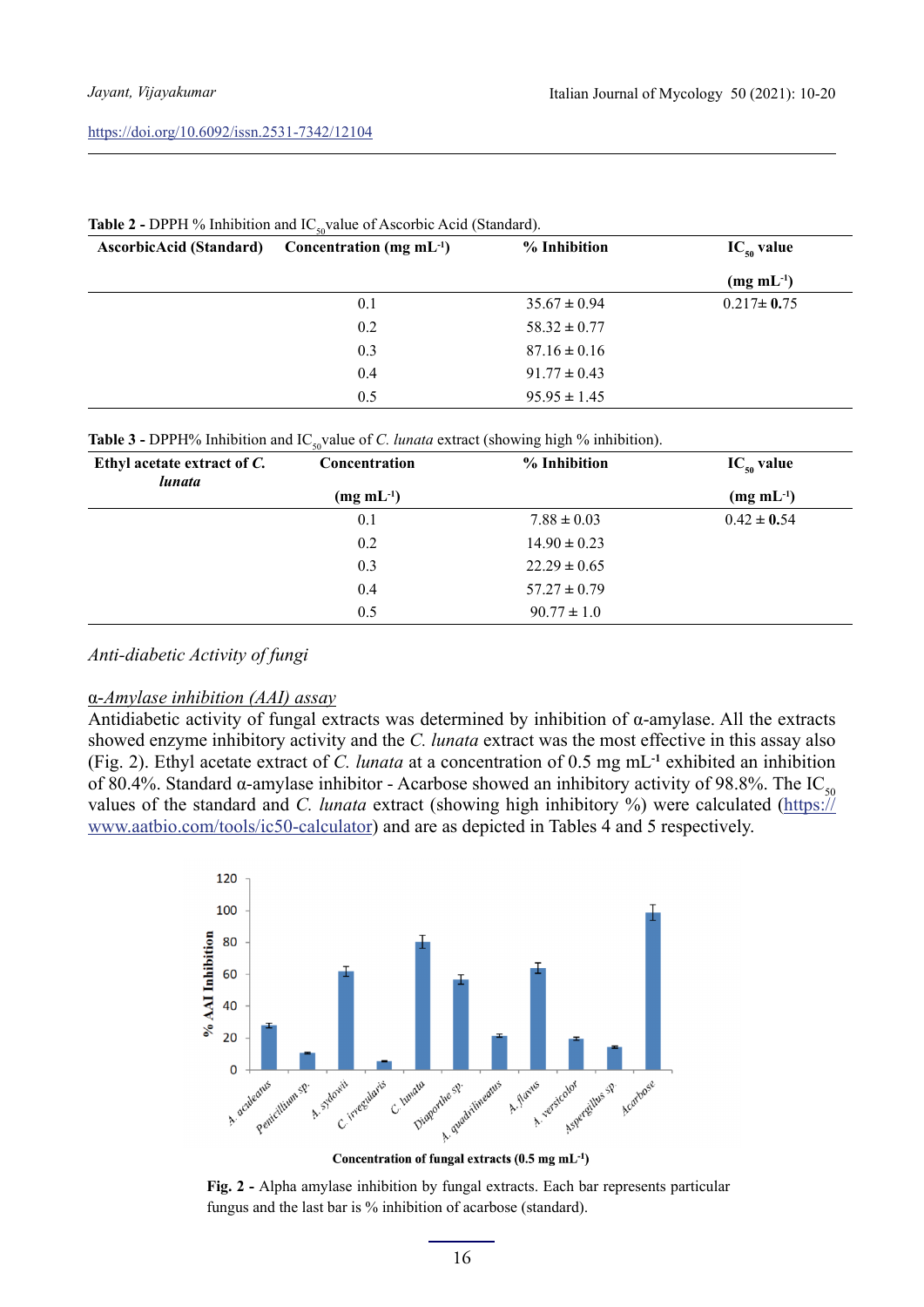| Acarbose   | Concentration (mg $mL^{-1}$ ) | % Inhibition    | $IC_{50}$ value   |
|------------|-------------------------------|-----------------|-------------------|
| (Standard) |                               |                 | $(mg \, mL^{-1})$ |
|            | 0.1                           | $10.8 \pm 0.08$ | $0.3187 \pm 0.24$ |
|            | 0.2                           | $21.6 \pm 0.05$ |                   |
|            | 0.3                           | $56.8 \pm 0.20$ |                   |
|            | 0.4                           | $80.4 \pm 0.36$ |                   |
|            | 0.5                           | $98.8 \pm 0.55$ |                   |

**Table 4 - Alpha amylase% Inhibition and IC** value of Acarbose (Standard).

| <b>Table 5 -</b> Alpha amylase % Inhibition and IC <sub>50</sub> value of C. <i>lunata</i> extract (showing high % inhibition). |  |  |
|---------------------------------------------------------------------------------------------------------------------------------|--|--|
|---------------------------------------------------------------------------------------------------------------------------------|--|--|

| Ethyl acetate extract | Concentration (mg $mL^{-1}$ ) | % Inhibition    | $IC_{50}$ value   |
|-----------------------|-------------------------------|-----------------|-------------------|
| of C. lunata          |                               |                 | $(mg \, mL^{-1})$ |
|                       | 0.1                           | $5.6 \pm 0.44$  | $0.3563 \pm 0.46$ |
|                       | 0.2                           | $14.4 \pm 0.24$ |                   |
|                       | 0.3                           | $28 \pm 0.4$    |                   |
|                       | 0.4                           | $64 \pm 0.67$   |                   |
|                       | 0.5                           | $80.4 \pm 0.56$ |                   |

#### *Statistical analysis*

All the experiments were carried out in triplicate and the data was analyzed by t-test using Microsoft excel 2010. The error bars in the graphs represent mean of triplicate data **±** standard error with P ≤ 0.05. The data represents average of three independent experiments carried out with three replicates from an experiment.

## **Discussion and Conclusions**

Ten endophytic fungal strains were isolated from leaves of *F. religiosa.* Strains of the genus *Aspergillus*  were found predominantly. Other endophytic fungi from the genus *Penicillium, Curvularia, Cephaliophora* were found in *F. religiosa*.

Fungal extracts were obtained using ethyl acetate as solvent, asethyl acetate extraction is reported to be most efficient method of isolating secondary metabolites from fungal species (Yadav et al., 2014). The qualitative phytochemical analysis confirmed the presence of phenols, flavonoids, alkaloids, terpenoids and steroids, varyingamong the different fungal extracts. The extracts were further evaluated for antioxidant and anti-diabetic activities.

The  $\alpha$ -amylase inhibition assay performed as part of this study demonstrated that all the fungal extracts showed activity and the ethyl acetate extract of *C. lunata* had significant inhibitory potential. The IC<sub>50</sub> value (0.35 $\pm$  0.46 mg mL<sup>-1</sup>) of *C. lunata* extractis comparable to that of Acarbose (0.31  $\pm$  $0.24 \text{ mg} \text{ mL}^{-1}$ ), a widely used and marketed anti-diabetic drug. Previously, Tiwari et al. (2017) had isolated twenty-one endophytic fungi from leaf explants of *F. religiosa* and these were evaluated for anti-diabetic or hypoglycemic activities. Among these nine pure endophytic cultures were isolated and five tested for alpha amylase inhibition and alpha glucosidase inhibition. Petroleum ether extract of *Aspergillus* sp. showed highest inhibitory action against alpha amylase and alpha glucosidase enzymes. Lower concentration (100 µg) of crude extract showed maximum inhibitory activity with 91 **±** 0.06% for alpha amylase and 43 **±** 0.01% for alpha glucosidase enzymes. The endophytic fungus *Dendryphion nanum* (Nees) S. Hughes isolated from leaves of *F. religiosa* yielded a naphtoquinone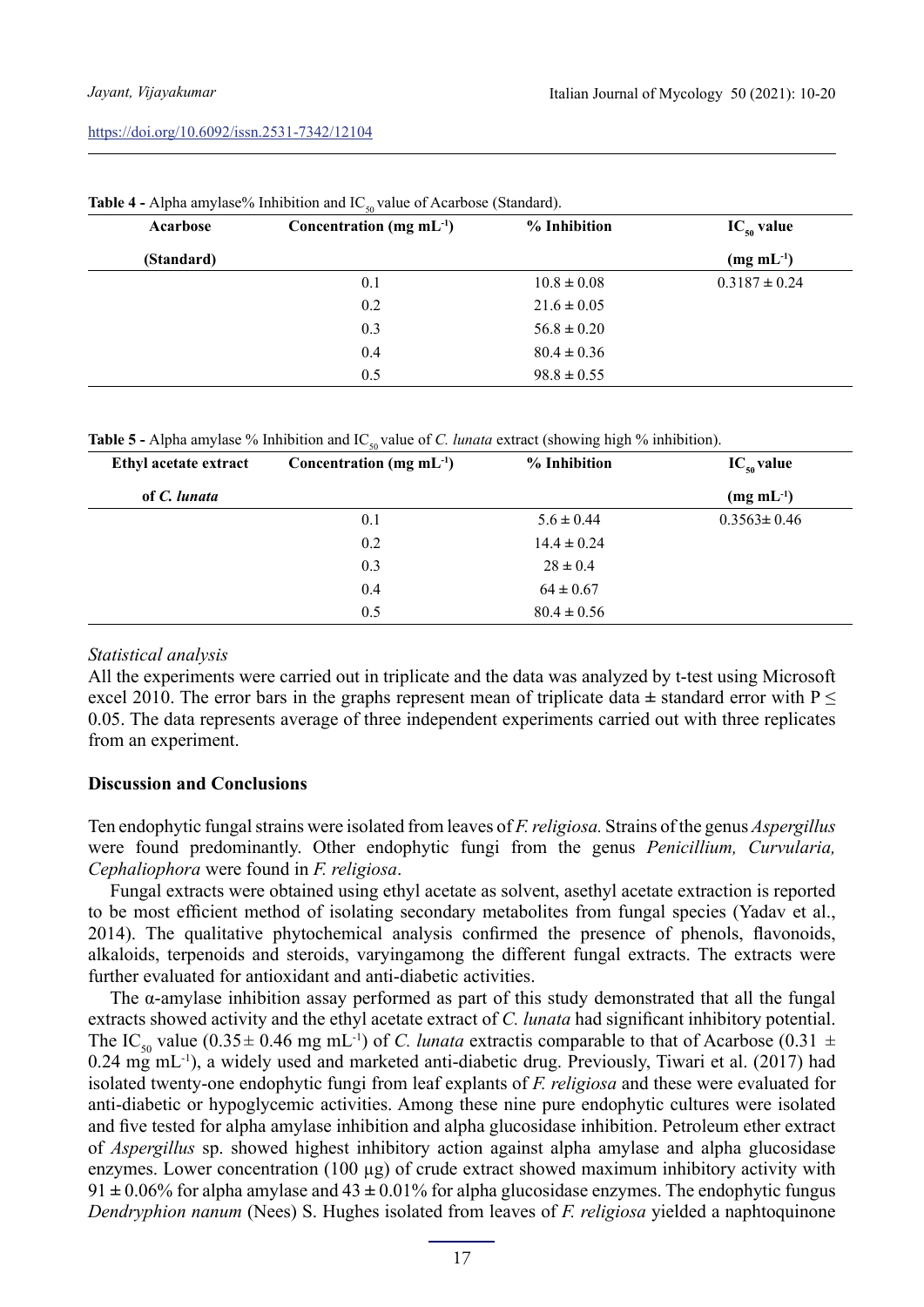compound which induced glucose uptake in rat skeletal muscles in the presence of insulin with an EC<sub>50</sub> of 0.80  $\pm$  0.090 μM. Rosiglitazone, a known glucose uptake activator (EC<sub>50</sub> = 3.0  $\pm$  0.040 μM) was used as a standard in the assay. The ability of compound to induce glucose uptake at such low concentration indicated that it could be a good scaffold as a starting point for drug development (Mishra et al., 2013).

It is predicted that diabetic complications occur as a result of the oxidative stress due to the formation of free radicals with the glucose oxidation (Mehta et al., 2006). Therefore, the use of antioxidants along with anti-diabetic drugs is frequently recommended to avoid such complications. The antioxidant activities measured by DPPH scavenging assay and the total phenolic content of the fungal extracts indicate that all extracts possess antioxidant properties with *C. lunata* exhibiting the best DPPH scavenging ability (IC<sub>50</sub> of 0.42±0.54), comparable to that of standard Ascorbic acid (IC<sub>50</sub> of  $0.21 \pm 0.75$  mg mL<sup>-1</sup>), and the highest total phenolic content  $(21.7 \pm 0.19$  mg GAE/g extract). Our findings support some of the previous studies, such as that of Yadav et al. (2014) which have reported about the relationship between total phenolic content and antioxidant activity of ethyl acetate extracts of endophytic fungi.

Literature on *Curvularia* sp. isolated from various medicinal plants suggests that about 143 secondary metabolites were purified from their crude extracts. These metabolites belonged to several chemical classes such as alkaloids, anthraquinones, polyketides, quinones, terpenes and peptides. Several isolated compounds showed diverse biological activities including antimalarial, antifouling, antilarval, anti-inflammatory, anti-oxidant, anti-bacterial, anti-fungal, anti-cancer, leishmanicidal properties and phytotoxicity (Khiralla et al., 2019). The new endophytic fungus *Curvularia* sp. T12 was isolated from the medicinal plant *Rauwolfia macrophylla* Stapf*.* Its large scale fermentation and working up of the crude extract, led to the isolation of 2'-deoxyribolactone, hexylitaconic acid and ergosterol. These compounds displayed antimicrobial, antioxidant and acetylcholinesterase inhibition activities (Kaaniche et al., 2019).

In conclusion the study provides an overview of the role of endophytes in providing new compounds or leads for treating certain medical disorders. *Curvularia lunata* isolated from *F. religiosa* showed greater anti-oxidant and anti-diabetic potential and this can be attributed to various phytochemicals detected in the ethyl acetate extract of the fungus. However, it is pertinent to mention that results obtained are performed as *in vitro* experiments and need to be confirmed by *in vivo* tests. Future direction for this study would be elucidation of the mode of inhibition and structural characterization of the bio-active fractions and QSAR studies. There is a further need to evaluate the toxicological properties of these extracts/compounds obtained from extracts and test for ADME properties.

### **Acknowledgements**

Authors gratefully acknowledge the benediction of the Founder Chancellor of the Institute, Bhagawan Sri Sathya Sai Baba. Authors are grateful to University Grants Commission (UGC) for providing BSR Fellowship in Sciences and to UGC SAP DRS level II funding for infrastructural support.

#### **References**

Alqahtani AS, Hidayathulla S, Rehman MT, El Gamal AA, Al-Massarani S, Razmovski-Naumovski V, Alqahtani MS, El Dib RA, AlAjmi MF (2019) Alpha-amylase and alpha-glucosidase enzyme inhibition and antioxidant potential of 3-oxolupenal and katononic acid isolated from *Nuxia oppositifolia*. Biomolecules 10(1):61.<https://doi.org/10.3390/biom10010061>

Bacon CW, White J (2000) Microbial endophytes. CRC press, Boca Raton.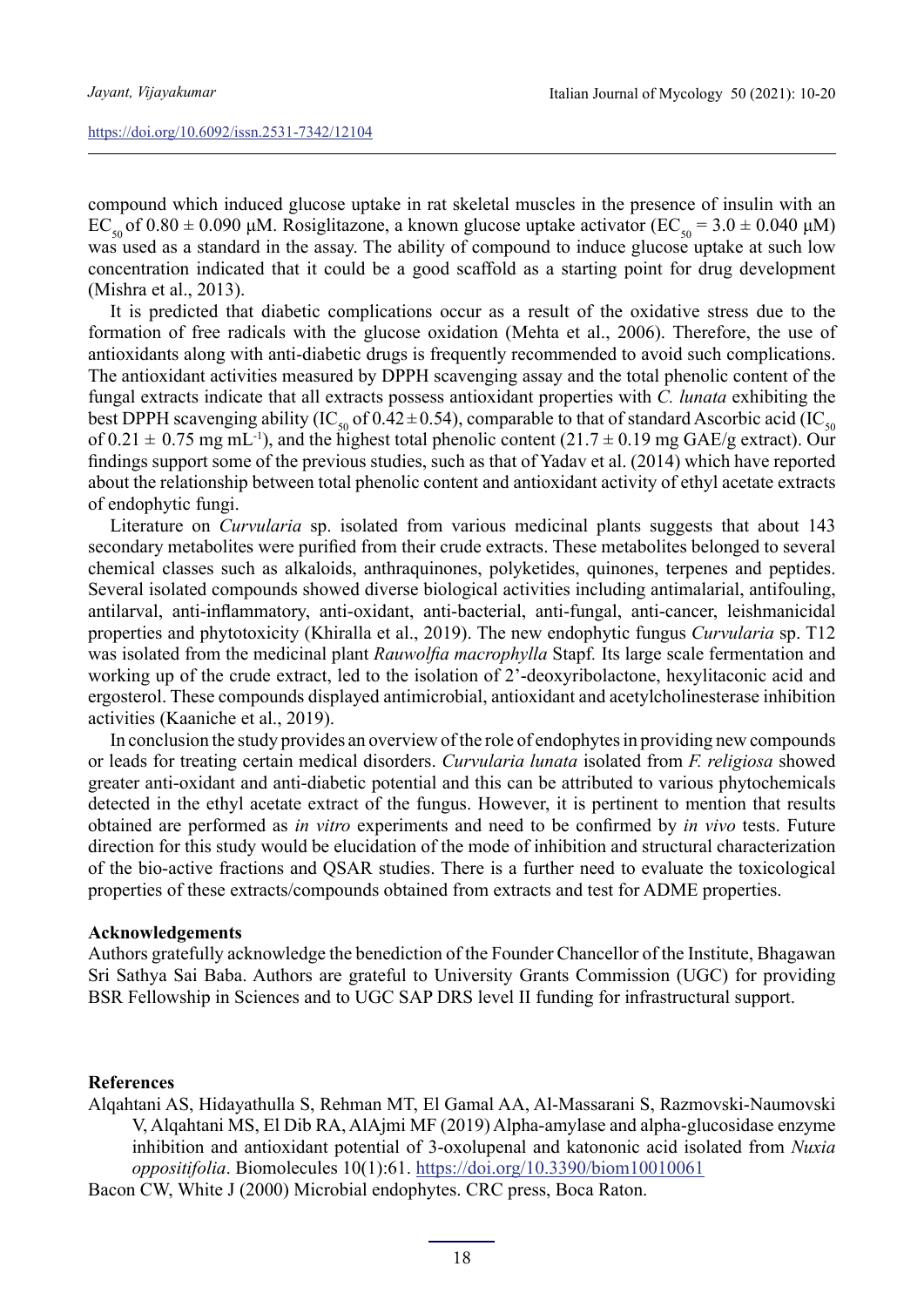- Bhardwaj A, Sharma D, Jadon N, Agrawal PK (2015) Antimicrobial and phytochemical screening of endophytic fungi isolated from spikes of *Pinusroxburghii*. Archives of Clinical Microbiology 6 (3):19.
- Brand-Williams W, Cuvelier ME, Berset C (1995) Use of a free radical method to evaluate antioxidant activity. LWT Food Science Technology 28:25-30. [https://doi.org/10.1016/S0023-](https://doi.org/10.1016/S0023-6438(95)80008-5) [6438\(95\)80008-5](https://doi.org/10.1016/S0023-6438(95)80008-5)
- da Silva M, Cueva-Yesquén LG, Júnior SB, Garcia VL, Sartoratto A, de Angelis DF, de Angelis DA (2020) Endophytic fungi from *Passiflora incarnata*: an antioxidant compound source. Archives of microbiology 202(10):2779–2789.<https://doi.org/10.1007/s00203-020-02001-y>
- Devi NN, Prabakaran JJ, Wahab F (2012). Phytochemical analysis and enzyme analysis of endophytic fungi from *Centella asiatica.* Asian Pacific Journal of Tropical Biomedicine 2:S1280–S1284. [https://doi.org/10.1016/S2221-1691\(12\)60400-6](file:///Users/federicarossi/Documents/1_AGRARIA/Micology/%20https:/doi.org/10.1016/S2221-1691(12)60400-6)
- Government of India, Ministry of Ayush (2016) The ayurvedic pharmacopoeia of India. Pharmacopoeia Commission for Indian Medicine & Homoeopathy, pp. 17-20.
- Halliwel B, Guttridge JM (1989) Free radicals in biology and medicine, 2nd ed. Clarendon Press, London.
- Hallmann J, Berg G, Schulz B (2006) Isolation procedures for endophytic microorganisms. In: Schulz BJE, Boyle CJC, Sieber TN (eds) Microbial Root Endophytes. Soil Biology, vol 9. Springer, Berlin, Heidelberg. [https://doi.org/10.1007/3-540-33526-9\\_17](https://doi.org/10.1007/3-540-33526-9_17)
- Harborne JB (1998) Phytochemical methods A guide to modern techniques of plant analysis. Chapman and Hall Limited, 3rd ed. London, pp 142-175.
- Ji HF, Li XJ, Zhang HY (2009) Natural products and drug discovery. EMBO Reports 10:194-200. <https://doi.org/10.1038/embor.2009.12>
- Kaaniche F, Hamed A, Abdel-Razek AS, Wibberg D, Abdissa N, El Euch IZ, et al. (2019) Bioactive secondary metabolites from new endophytic fungus *Curvularia*. sp isolated from *Rauwolfia macrophylla*. PLoS ONE 14(6), e0217627. <https://doi.org/10.1371/journal.pone.0217627>
- Khiralla A, Spina R, Saliba S, Laurain-Mattar D (2019) Diversity of natural products of the genera *Curvularia* and *Bipolaris*. Fungal Biology Reviews 33:101-122. [https://doi.org/10.1016/j.](https://doi.org/10.1016/j.fbr.2018.09.002) [fbr.2018.09.002](https://doi.org/10.1016/j.fbr.2018.09.002)
- Kusari S, Hertweck C, Spiteller M (2012) Chemical ecology of endophytic fungi: origins of secondary metabolites. Chemistry & Biology 19(7):792–798. [https://doi.org/10.1016/j.](https://doi.org/10.1016/j.chembiol.2012.06.004) [chembiol.2012.06.004](https://doi.org/10.1016/j.chembiol.2012.06.004)
- Manganyi MC, Ateba CN (2020) Untapped potentials of endophytic fungi: A review of novel bioactive compounds with biological applications. Microorganisms 8(12):1934. [https://doi.org/10.3390/](https://doi.org/10.3390/microorganisms8121934) [microorganisms8121934](https://doi.org/10.3390/microorganisms8121934)
- Manzocco L, Anese M, Nicoli MC (1998) Antioxidant properties of tea extracts as affected by processing. LWT - Food Science and Technology 31(7-8):694-698. [https://doi.org/10.1006/](https://doi.org/10.1006/fstl.1998.0491) [fstl.1998.0491](https://doi.org/10.1006/fstl.1998.0491)
- Mehta JL, Rasouli N, Sinha AK, Molavi B (2006) Oxidative stress in diabetes: a mechanistic overview of its effects on atherogenesis and myocardial dysfunction. International Journal of Biochemistry and Cell Biology 38(5-6):794–803.<https://doi.org/10.1016/j.biocel.2005.12.008>
- Mishra PD, Verekar SA, Kulkarni-Almeida A, Roy S K, Jain S, Balakrishnan A, Vishwakarma R, Deshmuk SK (2013) Anti-inflammatory and anti-diabetic naphthoquinones from an endophytic fungus *Dendryphion nanum* (Nees) S. Hughes. Indian Journal of Chemistry Section B 52:565- 567.
- Nair SS, Kavrekar V, Mishra A (2013) In-vitro studies on alpha amylase and alpha glucosidase inhibitory activities of selected plant extracts. European Journal of Experimental Biology 3(1):128-132.